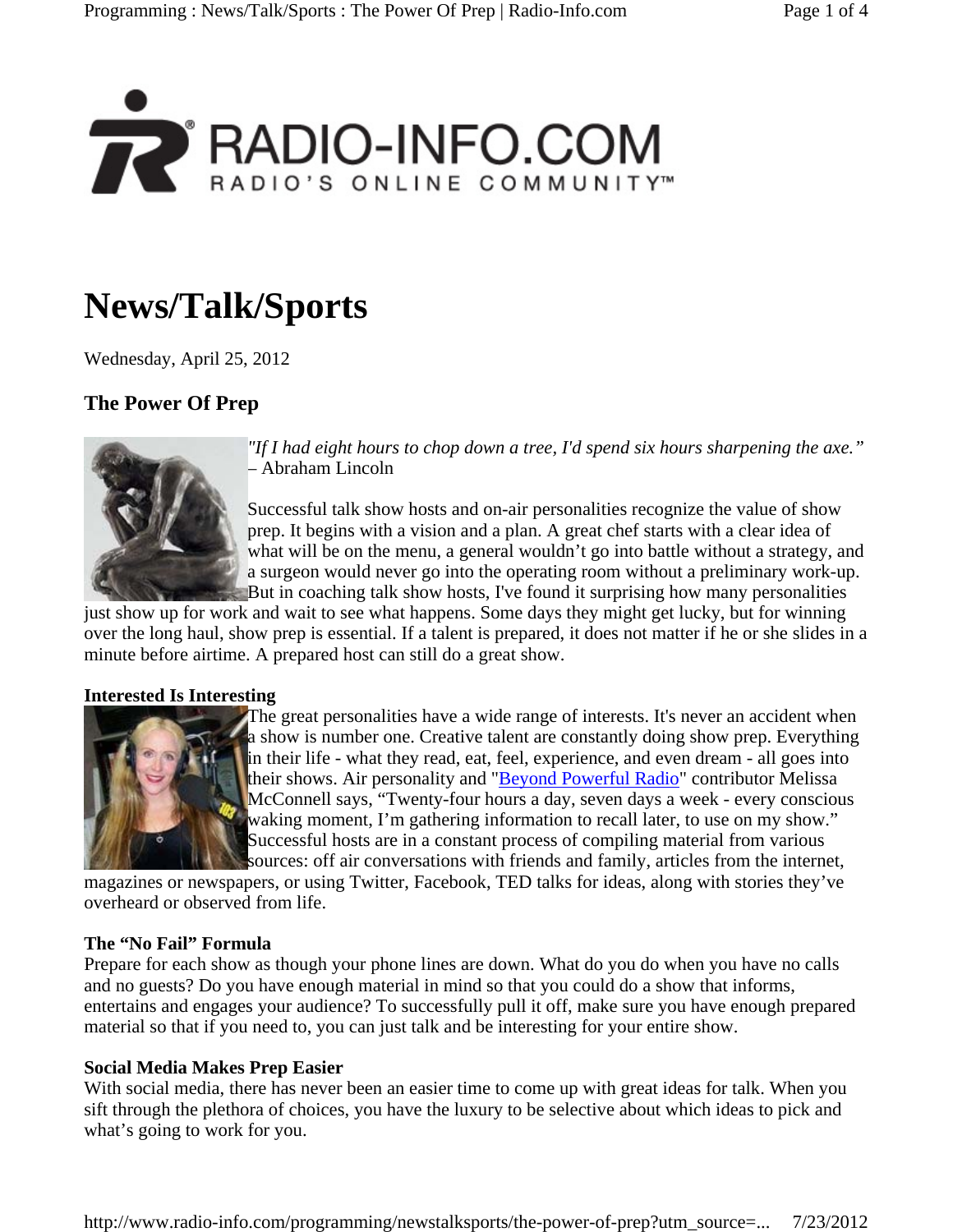According to a Frank Magid and Associates study, among the subjects that effectively attract an audience, health, heart and pocketbook (money) are at the top of the list. In my practice, we've added "transformative topics" to that list - how a listener's life can be made better, based on something he or she hears on your show. People also like "talkable topics" – stories and ideas they hear on your show that they can talk about with others later.

#### **There Are No Boring Stories**

There are no boring stories, only boring storytellers. Your authentic curiosity, humor and real interest in a topic is key to how it sounds on air. One question: Would you talk about this "off air?" Or is this a subject simply manufactured to fill a slot on your show? If you would talk about it off air, it will likely work on air.

#### **We Are In The "Story" Business**

Professional communicators are in the "story" business. As all artists do, they observe life, filter what they see through their own creative process and then put it out for others. They train themselves to be in a constant process of collecting concepts and experiences and shaping them into stories. Some find ideas by exploring their natural curiosity about things that interest them, others look for interesting guests, but they all realize the value of show prep.

#### **Avoid Guest-O-Mania**

A note about guests: Invite people you want to talk to, who bring ideas, unique experiences, knowledge, humor, stories or new information. If you sat next to this person on a plane or met them at a party, would you want to spend an hour talking with them? If not, ask, "why is this person on my show?" Don't have a guest on just to fill an hour because "he or she is available," and if the guest is boring, drop them as soon as you can. It's better to be slightly rude to one person than to be rude to tens of thousands who are giving you the most precious thing they have in the world, their time and attention.

#### **What If The Big Name Star Doesn't Shine?**



It's easy to get excited when you get a star or notable celebrity to appear as a guest on your show. Just because you CAN get the "big names" doesn't necessarily mean you should.

Big name celebrities are easy to get when they have something to plug or sell. That's why they're willing to do interviews and show up to promote their book, movie, upcoming project or event. But if they're also appearing on the big late night TV shows, the morning wakeup shows, all over cable news and

entertainment shows, and extensively in online publications, your audience might not want to listen to one more interview with this person unless you come up with a unique angle that people haven't heard. Your number one job regardless of content or guest is to inform and entertain your audience.

If you're interested in more on show prep, there's a lot more (several chapters) on this in "Beyond Powerful Radio – A Communicator's Guide to the Internet Age."

### **About the Writer**

Valerie Geller, president of Geller Media International Broadcast Consultants, works to help communicators become more powerful in 30 countries for news, talk, information and personality. Through consulting and individual coaching for news and talk talent, Geller finds and develops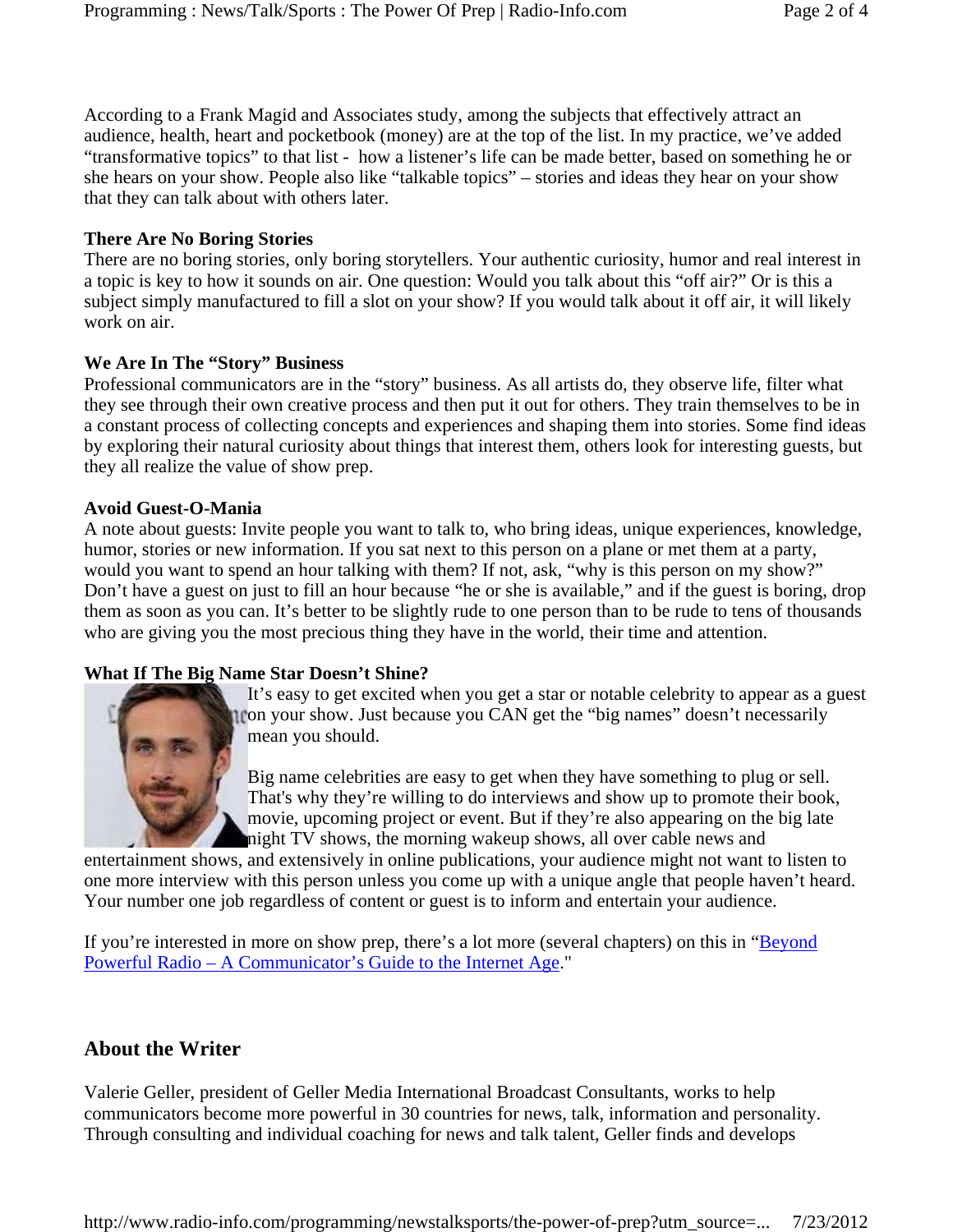personalities, leads "Creating Powerful Radio" and "Communicate Powerfully" workshops and seminars for radio and TV broadcasters, internet radio and podcasters. Geller is the recipient of the Conclave's 2010 Rockwell Lifetime Achievement Award and is the author of four books about radio including her latest from Focal Press *Beyond Powerful Radio – A Communicator's Guide to the Internet Age*. To contact Valerie Geller for a one-on-one coaching or consulting appointment, or for information on the "Powerful Radio" seminars and workshops, call 212 580-3385